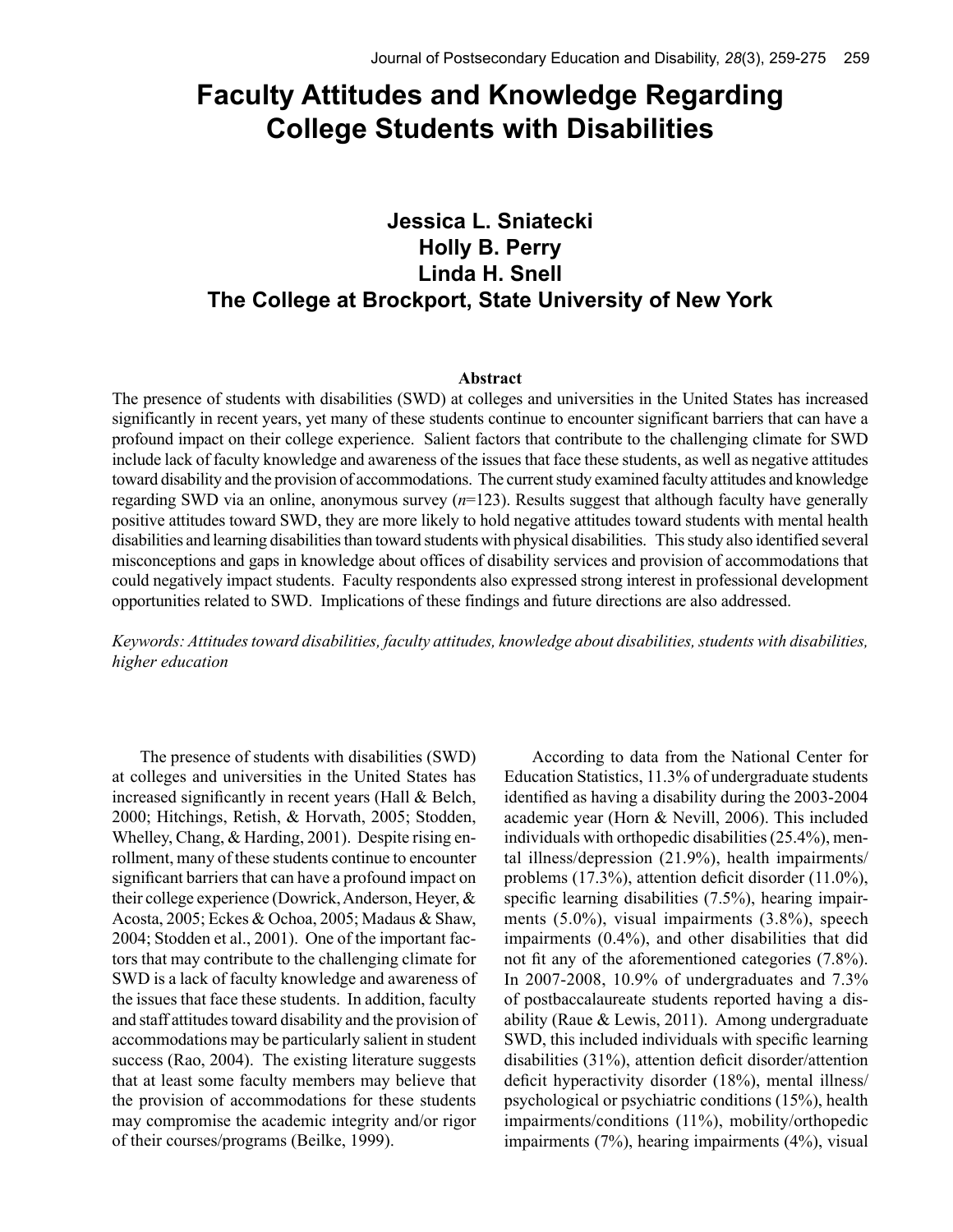impairments (3%), cognitive/intellectual disabilities (3%), autism spectrum disorders (2%), traumatic brain injuries (2%), speech/language impairments (2%), and other disabilities that did not fall into these categories (3%). This is a significant increase from data collected during the 1995-1996 academic year; at that time, six percent of undergraduate students were identified as having a disability (Horn & Berktold, 1999).

Despite the increases in enrollment, the existing literature suggests that SWD do not engage in postsecondary education at the same rate as their non-disabled peers (Horn & Nevill, 2006). The college attendance rate for SWD is less than half that of student without disabilities (Wagner, Newman, Cameto, Garza, & Levine, 2005). SWD are also less likely to enroll in four-year institutions, with the majority enrolled at two-year or community colleges (Hall & Belch, 2000, Wagner et al., 2005). Some studies have found that only one-half of SWD earn their degrees as compared to approximately two-thirds of students without disabilities who successfully complete their degrees (Hall & Belch, 2000; National Center for Education Statistics, 1999). In contrast, a longitudinal study involving 11,317 students found that students with disabilities graduated at rates similar to those without disabilities, but some participants took longer to complete their degrees as compared to their non-disabled peers (Wessel, Jones, Markle, & Westfall, 2009).

Faculty knowledge regarding accommodations is a significant barrier for SWD (Dowrick et al., 2005; Eckes & Ochoa, 2005). Without appropriate knowledge, faculty are ill-prepared to make decisions about how to effectively implement accommodations in their classrooms. The situation may be compounded for students with invisible disabilities, "as these students do not initially appear disabled and do not fit faculty members' schemata of disability" (Barnard, Stevens, Siwatu, & Lan, 2008, p. 169). This may be particularly true for students with learning disabilities (Wolanin & Steele, 2004) or other less visible impairments (Dowrick, et al., 2005), including mental health disabilities. Faculty may also question the legitimacy of requested accommodations (Beilke, 1999; Dowrick, et al., 2005; Jensen, McCrary, Krampe, & Cooper, 2004) and send messages, either explicit or implicit, about their belief in students' abilities.

Additionally, faculty may be concerned that the provision of accommodations compromises the academic rigor and integrity of their institution, program, or class. As faculty in one study indicated, "the issue of fairness to all students was a constant concern" (Jensen et al., 2004, p. 85). Research has supported the idea that some faculty view accommodations as providing an unfair advantage to students with disabilities (Cook, Rumrill, & Tankersley, 2009).

In her examination of how faculty members make decisions related to accommodating students with disabilities, Bento (1996) identified that informational, ethical, and attitudinal barriers may significantly impact decision-making. Informational barriers relate to gaps in knowledge and/or lack of understanding about relevant factors for students with disabilities and/or accommodations. Ethical barriers occur when instructors make decisions about reasonable accommodations for SWD. In particular, Bento found that "ethical dilemmas emerged when the requested accommodation benefited the disabled student, but implied negative consequences for other members of the class" (p. 497). The main attitudinal barrier for faculty working with SWD was ambivalence.

On the one hand, faculty perceived disabled students as people who had to confront and overcome special challenges, which engendered feelings of respect and helpfulness towards the students. On the other hand, those feelings were also often accompanied by the perception that disabled students were somehow 'less able' and that their 'disability' could jeopardize not only their individual performance, but also limit the other students and the instructor. (Bento, 1996, p. 498)

These ethical and attitudinal barriers may be difficult for faculty to navigate, particularly if they have not had much experience working with SWD.

Additional research has reinforced that positive faculty attitudes regarding the provision of accommodations are critical to the academic success of SWD. Dowrick et al. (2005) found that negative faculty attitudes and lack of awareness were the major barriers to success for SWD. In addition, many students have reported experiences with faculty who were unwilling to provide appropriate accommodations, despite the legal requirement to do so (Kurth & Mellard, 2007).

Faculty attitudes and the academic culture are the major barriers to the successful implementation of accommodations for students with disabilities. Faculty are often ignorant about their responsibilities and about how to relate to students with disabilities. Faculty resent being told what to do by low-level administrators in the disability services offices and not being able to review or question the legitimacy of a student's disability or the accommodation that is prescribed. (Wolanin & Steele, 2004, p. ix)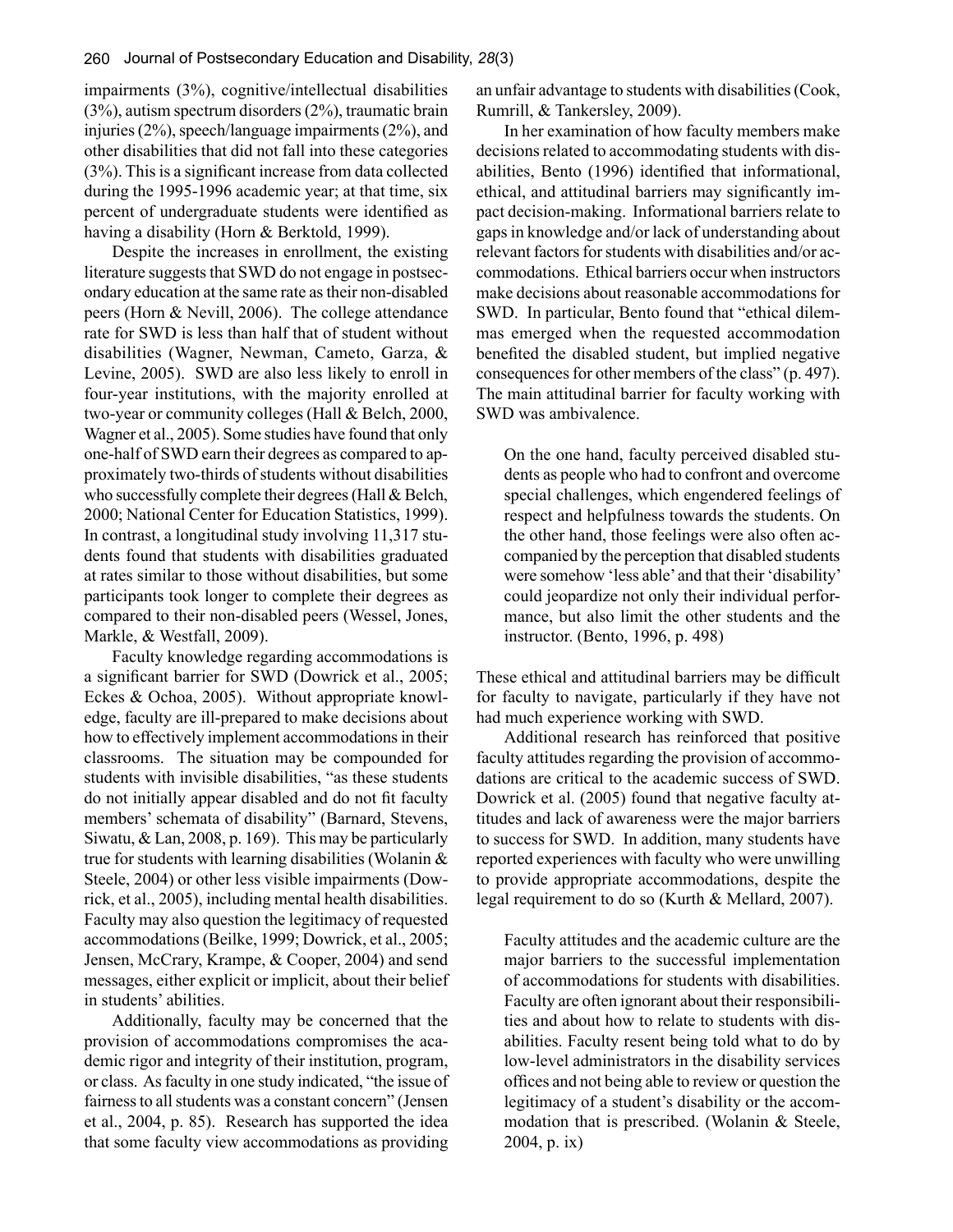Indeed, communication between faculty and the office of disability services may be a critical factor in student success. Disability services (DS) staff are in a unique position to address misconceptions held by faculty (Jensen et al., 2004) as well as reinforce the legal obligations that instructors have with regard to the provision of accommodations for SWD. DS staff can also play a critical role in the process of student disclosure to faculty (Dowrick et al., 2005) and successful implementation of accommodations. However, caution should be exercised in this endeavor as some faculty may not be receptive to such information if they do not recognize the expertise and legitimacy of the DS staff.

Some faculty may also believe that provision of accommodations for SWD compromises academic freedom in their courses (Jensen et al., 2004; Wolanin & Steele, 2004). Though the accommodation letter presented to faculty typically outlines the accommodations requested based on a student's needs, faculty may be unaware that they are able to have input in determining how the accommodation will be implemented in their courses and therefore believe that academic freedom is disregarded in this process (Cook et al., 2009).

Faculty who receive training related to disability and/or accommodations are more likely to demonstrate positive attitudes toward SWD (Murray, Lombardi, Wren, & Keys, 2009). In particular, coursework and/ or workshops focused on disability-related issues have a significant positive impact on faculty attitudes and perceptions related to SWD (Lombardi, Murray, & Gerdes, 2011; Lombardi & Murray, 2011). These findings suggest that faculty attitudes toward SWD can be improved through education, potentially lessening the barriers encountered by these students in college.

Faculty have also expressed interest in learning more about SWD and how to effectively work with these individuals. Regarding students with mental health disabilities, faculty reported that their current levels of knowledge and training were not adequate, and expressed a desire for more resources for working with these students (Brockelman et al., 2006). Another study found that faculty believed that having more information about students with learning disabilities would assist them in providing appropriate accommodations (Murray, Wren, & Keys, 2008).

However, it should be noted that attitudinal change does not necessarily lead to action, even for faculty who endorse inclusive practices for SWD (Cook et al., 2009; Lombardi, Murray, & Gerdes, 2011). In addition, these professional development opportunities are often offered on a voluntary basis. Faculty who choose to attend may already be more informed about working with SWD and sensitive to the needs to these students. One of the biggest challenges is increasing attendance for those faculty who could most benefit from additional training.

The purpose of the current study was to examine faculty attitudes and knowledge regarding college students with various types of disabilities at a midsized, public liberal arts university in upstate New York. This study was exploratory in nature and data were collected at only one institution. Three main research questions guided this study: (1) What are faculty members' current attitudes toward SWD? (2) What level of knowledge do faculty have regarding SWD and service provision? and (3) Are faculty interested in professional development opportunities related to SWD? This study also sought to address a gap in the literature as, to the researchers' knowledge, no study to date has examined the differences in faculty attitudes toward SWD based on type of disability.

#### **Methodology**

### **Participants**

The survey was distributed via a faculty listserv to all full-time and part-time faculty at a mid-sized, public liberal arts university in upstate New York. The university has a total enrollment of approximately 8,000 students, the majority of whom (approximately 7,000) are undergraduates. Of the 604 full- and part-time faculty members, 123 (20.4%) completed the study. Of these, 78 were female (63.4%), 44 (35.8%) were male, and one (0.8%) did not report gender. The majority of respondents were full-time faculty members (68.3%; *n*=84), and 30.9% (*n*=38) were part-time. The response rate for full-time faculty was 25.7% (84 out of 327 reporting). For part-time faculty, the response rate was 13.7% (38 out of 277).

#### **Procedures**

Data were collected via an online, anonymous survey administered via the course management system (Angel). Faculty were recruited through an email distributed by the director of the teaching and learning center via listserv. An initial reminder email was sent two weeks after initial contact to encourage participation. A second and final reminder email was sent via the listserv two weeks after the first reminder. No incentives were offered for participation.

# **Instrument**

The survey instrument was adapted from a faculty survey created at the University of Oregon (2009) to collect internal data regarding faculty attitudes towards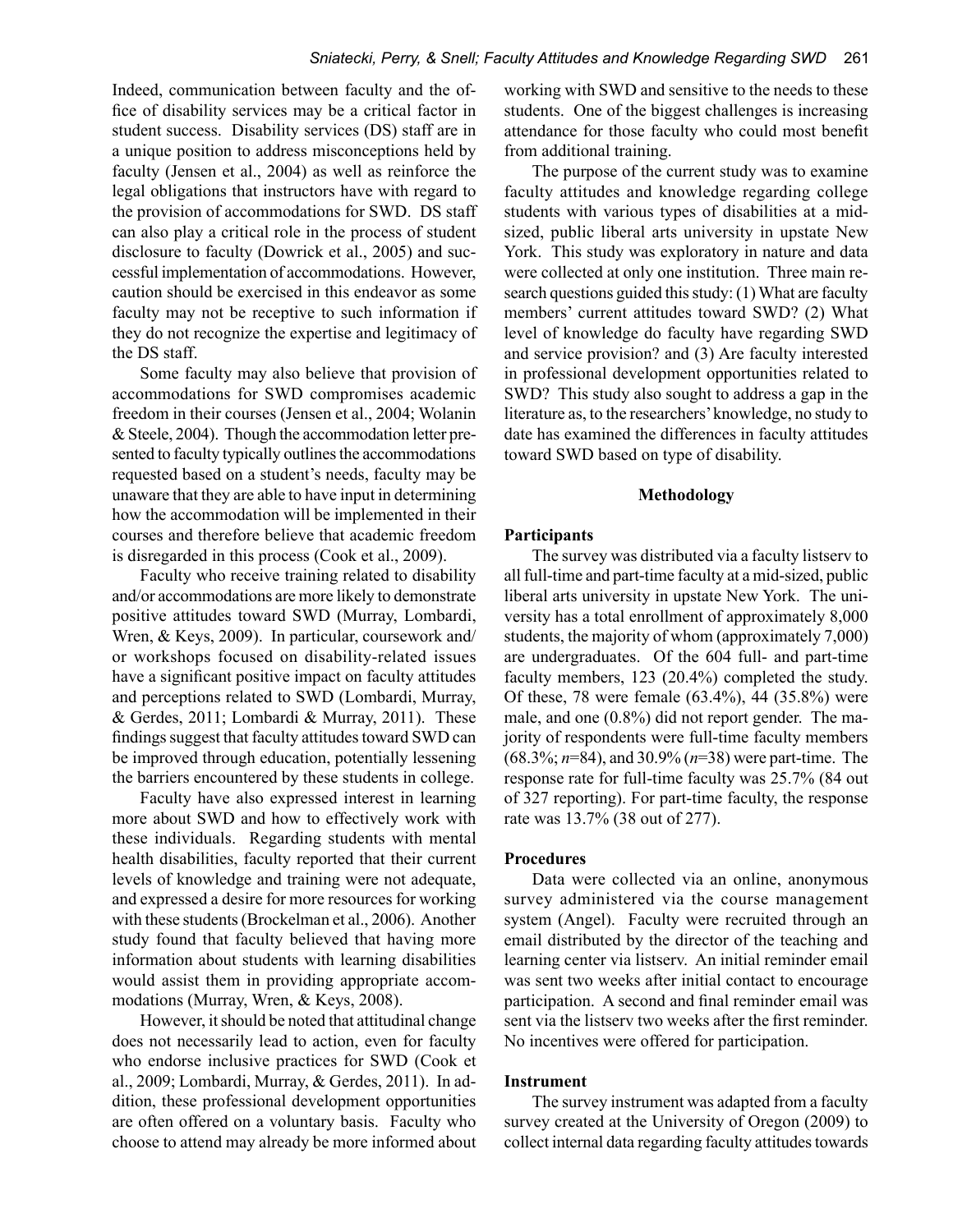disability and knowledge about disability services. The instrument was identified by the DS director at the institution where data were collected through a professional connection. To the researchers' knowledge, neither the original instrument nor the data were shared externally. No information on the psychometric properties of the original survey was made available.

A subset of questions from the original instrument was used to explore pertinent factors identified in the literature (e.g., professional development) and factors that would assist the DS office (e.g., faculty knowledge of fire evacuation procedures for SWD). Items were also modified to reflect the characteristics of the institution where data were collected (institution name was changed and items were modified to accurately reflect institutional characteristics, such as available services). Some items were eliminated as they were not applicable to the areas of focus in this study and to minimize participant response fatigue. The original survey was also modified to explore the differences in faculty attitudes based on three disability types (physical, learning, or mental health), rather than inquiring about disability in general. These categories were selected because they represent three of the most prevalent types of disabilities that faculty may encounter.

The final instrument consisted of four demographic items as well as 30 items to assess faculty attitudes and knowledge regarding students with disabilities (a copy of the instrument is provided in Appendix A). The items explored a variety of areas including: faculty beliefs about the potential for students with three types of disabilities (physical, learning, mental health) to be successful and/or compete at the college level, faculty knowledge regarding postsecondary participation for SWD, faculty knowledge about available resources for such students, and faculty attitudes toward the provision of accommodations in higher education. In addition, the survey asked participants about their knowledge of services provided by the DS office and their interest in on-campus trainings related to working with SWD.

#### **Results**

#### **Attitudes Toward SWD**

Results suggest that, in general, faculty have positive attitudes toward college SWD and believe that these students can be both successful and competitive in higher education. The vast majority of respondents (96.7%; *n*=119) reported that they "agree" or "strongly agree" that students with physical disabilities can be successful at the college level. For students with learning disabilities and mental health disabilities, endorsement of these two response categories was 90.2% (*n*=112) and 82.9% (*n*=102), respectively.

One-way Analysis of Variance (ANOVA) was used to analyze faculty responses to survey items pertaining to their attitudes toward SWD. Respondents were asked about their belief in students' ability to be successful and to compete academically based on disability type (learning disabilities, physical disabilities, and mental health disabilities). These items utilized a five-point Likert scale, with response options ranging from "strongly agree" to "strongly disagree." Two cases were excluded from this analysis due to missing data (*n*=121 for this analysis). The internal reliability of these items (Cronbach's Alpha) was 0.859. Results revealed statistically significant differences in faculty attitudes using disability type as the grouping variable. Significant differences were found in faculty beliefs about students' ability to be successful in college based on disability type,  $F(2, 359) = 19.067$ ,  $p < .001$  (see Table 1), as well as beliefs about students' ability to compete academically in college,  $F(2, 359) = 22.665$ , *p* < .001 (see Table 2). The effect size for both ANOVA analyses was relatively small  $(d = 0.164)$ .

Post-Hoc Analysis (Tukey's HSD) delineated the differences in faculty responses based on disability type. When examining faculty beliefs about SWD's ability to be successful, all three disability categories were significantly different from one another, with the most positive attitudes demonstrated toward students with physical disabilities, the second most positive toward students with learning disabilities, and the least positive toward students with mental health disabilities. It should be noted that although the difference in attitudes towards students with learning disabilities was significantly higher than those reported for mental health disabilities, the difference was much smaller (*p* = .039) between these two groups than when comparing each to physical disabilities ( $p = .001$  for learning and  $p < .001$  for mental health). When examining faculty beliefs about students' ability to compete academically in college, ratings for those with physical disabilities were significantly higher than both learning disabilities  $(p < .001)$  and mental health disabilities  $(p < .001)$ ; however, the latter two groups were not significantly different from each other  $(p = .488)$ . For detailed results, see Table 3.

Faculty were also asked about their attitudes toward the provision of accommodations for SWD. Results suggest that some faculty hold negative attitudes toward the provision of accommodations, with  $4.9\%$  ( $n=6$ ) of respondents reporting that they agreed or strongly agreed with the ideas that provision of accommodations compromises academic integrity and gives an unfair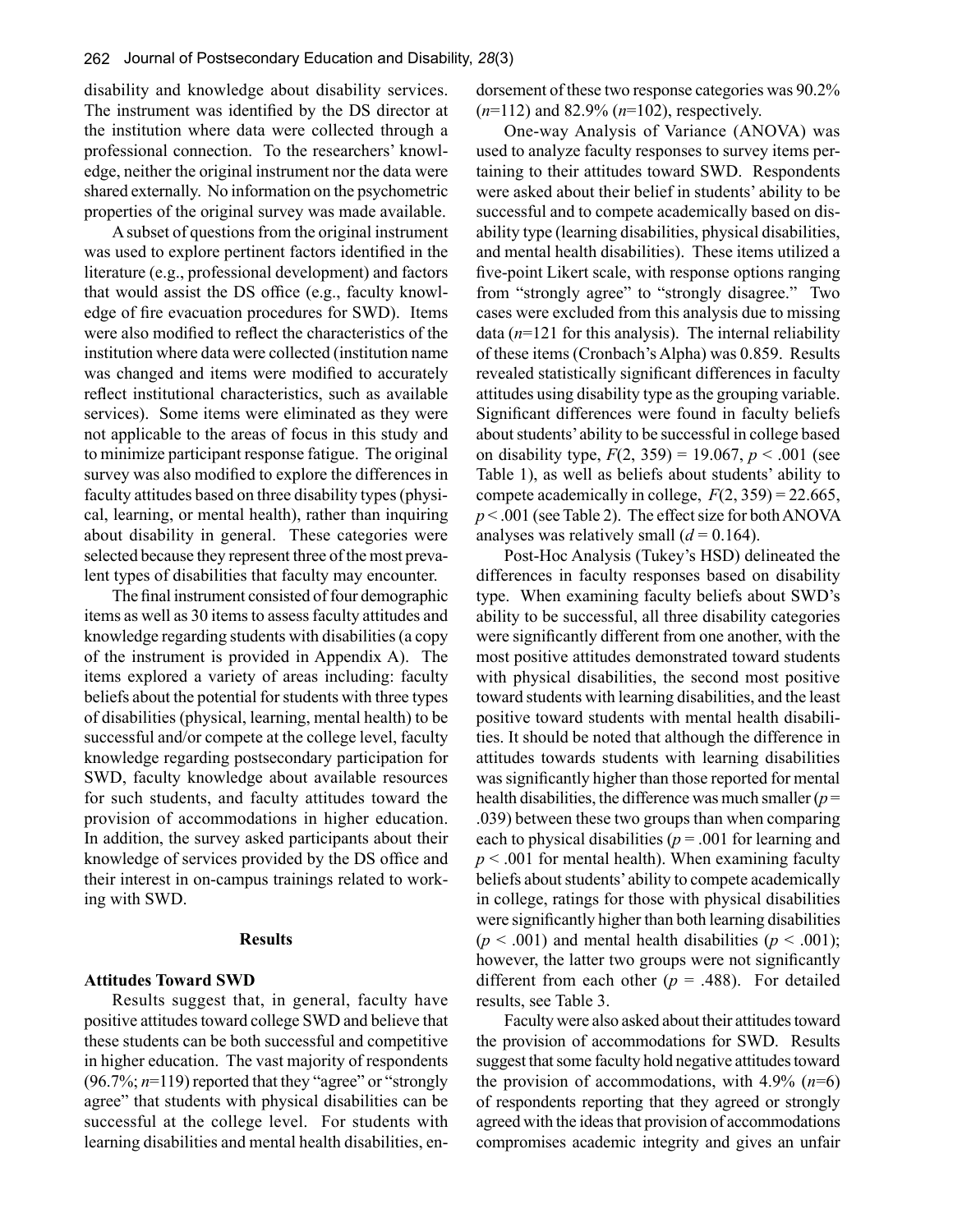Table 1

Sum of Squares *df* Mean Square *F* Sig. Between Groups 15.855 2 7.927 19.067 000 Within Groups 149.261 359 .416 Total 165.116 361

*Analysis of Variance for Ability to be Successful in College by Disability Type*

## Table 2

*Analysis of Variance for Ability to Compete Academically in College by Disability Type*

|                       | Sum of Squares | df  | Mean Square | F      | Sig. |
|-----------------------|----------------|-----|-------------|--------|------|
| <b>Between Groups</b> | 21.682         |     | 10.841      | 22.665 | .000 |
| Within Groups         | 171.713        | 359 | .478        |        |      |
| Total                 | 193.395        | 361 |             |        |      |
|                       |                |     |             |        |      |

advantage over other students. Though this is a small proportion of respondents, it is important to recognize that these beliefs still exist among faculty and need to be addressed to improve the experience for SWD.

Attitudinal differences based on faculty employment status (full-time vs. part-time) were not examined in this exploratory study as this was not a main focus of the research. Though this information was collected to examine the demographic characteristics of respondents, the analysis plan did not include examination of how employment status relates to faculty attitudes regarding SWD. In addition, due to the limited number of participants (84 full-time faculty members and 38 part-time faculty members), there was not sufficient power to explore this difference.

# **Knowledge Regarding SWD**

Respondents demonstrated a lack of knowledge regarding policies and procedures for SWD. When presented with the statement, "I am aware of evacuation procedures for students with disabilities in the event of a fire or fire drill," 43.1% (*n*=43) disagreed and 9.8% (*n*=12) strongly disagreed. Participants also reported some uncertainty regarding the Americans with Disabilities Act as it applies to SWD (11.4%)

not familiar; 27.6% unsure). In addition, faculty in this study expressed a lack of knowledge/uncertainty regarding the college attendance rates for SWD disabilities compared to non-disabled peers. Only 35% (*n*=43) of participants correctly identified that students with disabilities do not attend postsecondary institutions at the same rate as their non-disabled peers. The majority, 60.2% (74), were unsure and 4.1% (*n*=5) reported that the rates were equal.

Despite this reported lack of knowledge regarding policies and procedures related to SWD, faculty reported strong beliefs that they are sensitive to the needs to SWD and know where to find support on campus when working with SWD. This area was assessed with the item, "I am sensitive to the needs of students with disabilities," presented three times to distinguish beliefs based on disability type. An overwhelming 97.6% selected "strongly agree" or "agree" in reference to students with physical disabilities. Similar results were found for learning disabilities and mental health disabilities, with 94.3% and 88.6% respectively who indicated agreement or strong agreement. In addition, participants expressed confidence in their ability to find additional on-campus support related to working with SWD, with 52.8% (*n*=65)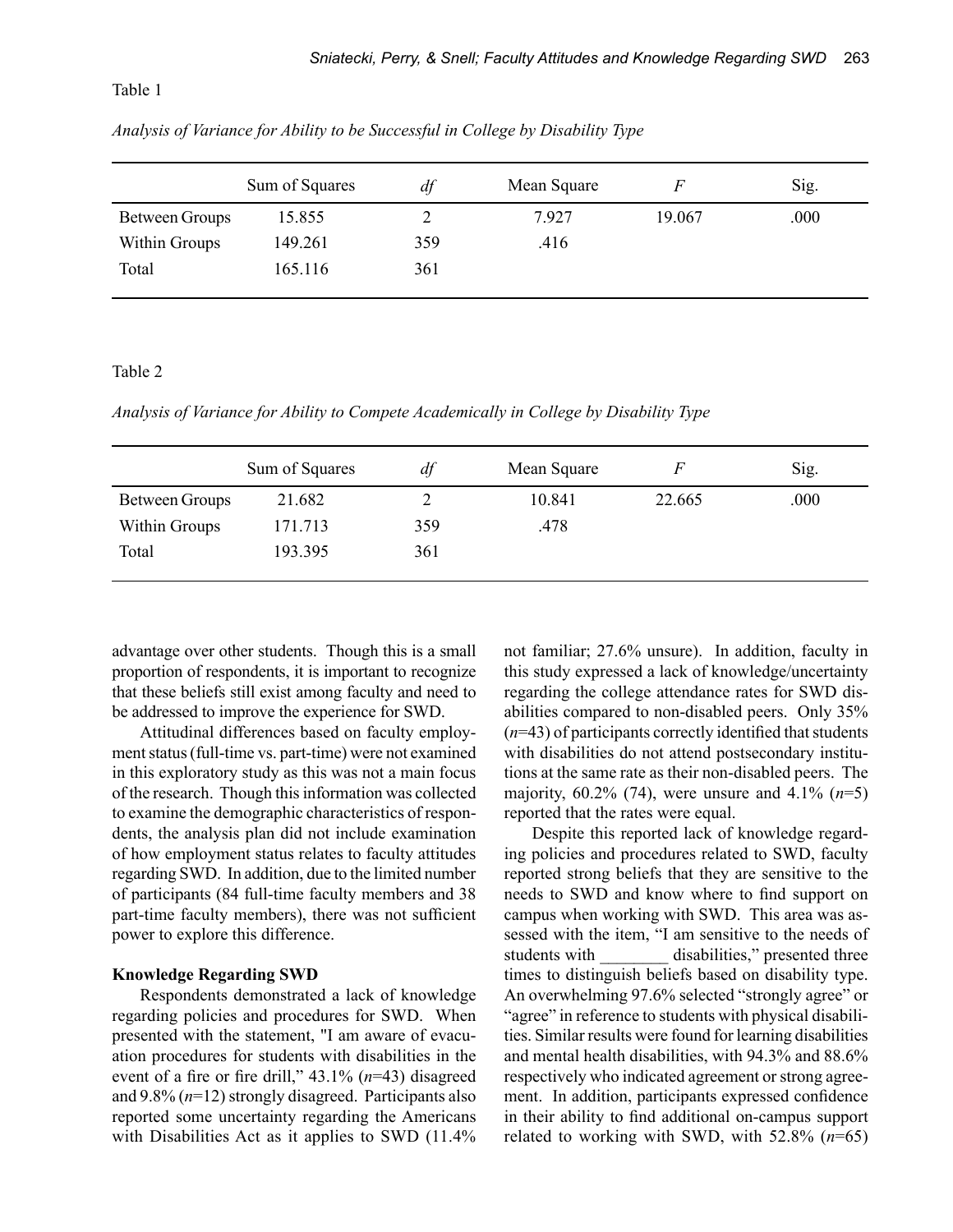### Table 3

| Dependent<br>Variable                               | Disability<br>Type $(A)$ | Disability<br>Type $(B)$ | Mean<br>Difference<br>$(A-B)$ | Standard<br>Error | Significance | 95% Confidence<br>Interval |                |
|-----------------------------------------------------|--------------------------|--------------------------|-------------------------------|-------------------|--------------|----------------------------|----------------|
|                                                     |                          |                          |                               |                   |              | Lower<br>Bound             | Upper<br>Bound |
| Ability to be<br>Successful in<br>College           | Learning                 | Physical                 | $.306**$                      | .083              | .001         | .11                        | .50            |
|                                                     |                          | Mental<br>Health         | $-.204*$                      | .083              | .039         | $-.40$                     | $-.01$         |
|                                                     | Physical                 | Learning                 | $-.306**$                     | .083              | .001         | $-.50$                     | $-.11$         |
|                                                     |                          | Mental<br>Health         | $-.509**$                     | .083              | .000         | $-.70$                     | $-.31$         |
|                                                     | Mental<br>Health         | Learning                 | $.204*$                       | .083              | .039         | .01                        | .40            |
|                                                     |                          | Physical                 | $.509**$                      | .083              | .000         | .31                        | .70            |
| Ability to<br>Compete<br>Academically<br>in College | Learning                 | Physical                 | $.460**$                      | .089              | .000         | .25                        | .67            |
|                                                     |                          | Mental<br>Health         | $-.102$                       | .089              | .488         | $-.31$                     | .11            |
|                                                     | Physical                 | Learning                 | $-.460**$                     | .089              | .000         | $-.67$                     | $-.25$         |
|                                                     |                          | Mental<br>Health         | $-.562**$                     | .089              | .000         | $-.77$                     | $-.35$         |
|                                                     | Mental<br>Health         | Learning                 | .102                          | .089              | .488         | $-.11$                     | .31            |
|                                                     |                          | Physical                 | $.562**$                      | .089              | .000         | .35                        | .77            |

*Tukey HSD Post Hoc Analysis of ANOVA Results*

*Note.* \**p* < .05; \*\**p < .01*

disagreeing and 19.5% strongly disagreeing with the statement, "When students with disabilities are having difficulties, I am uncertain about where I can find additional support on campus."

Findings from this study also revealed that there are some gaps in faculty knowledge regarding the services that the DS office on campus provides. Faculty expressed uncertainty regarding qualification for accommodations. One survey item stated that students would not receive support services unless they disclosed their disability status. Almost half (49.6%; *n*=61) correctly identified that this was true; however, a large proportion indicated uncertainty (38.2%; *n*=47), and 12.2% (*n*=15) erroneously indicated that the statement was false.

Several misconceptions were noted related to knowledge of services provided for SWD by the DS office. Over half of respondents (54.5% ; *n*=67)

endorsed a belief that the office provides psychological and educational testing, which is not the case on the campus where data were collected. Similarly, 46.3% (*n*=57) reported an erroneous belief that the office provides transportation services for students with mobility impairments. A summary of the results from this portion of the survey is provided in Table 4. These findings suggest that faculty could benefit from additional information and training regarding accommodations for students with disabilities and the role of DS offices.

Respondents were also asked if they had ever advised a student to change his/her major due to limitations associated with disability. Fifteen (12.2%) participants reported that they had engaged in this behavior. Those who responded affirmatively were asked to provide additional detail describing this process.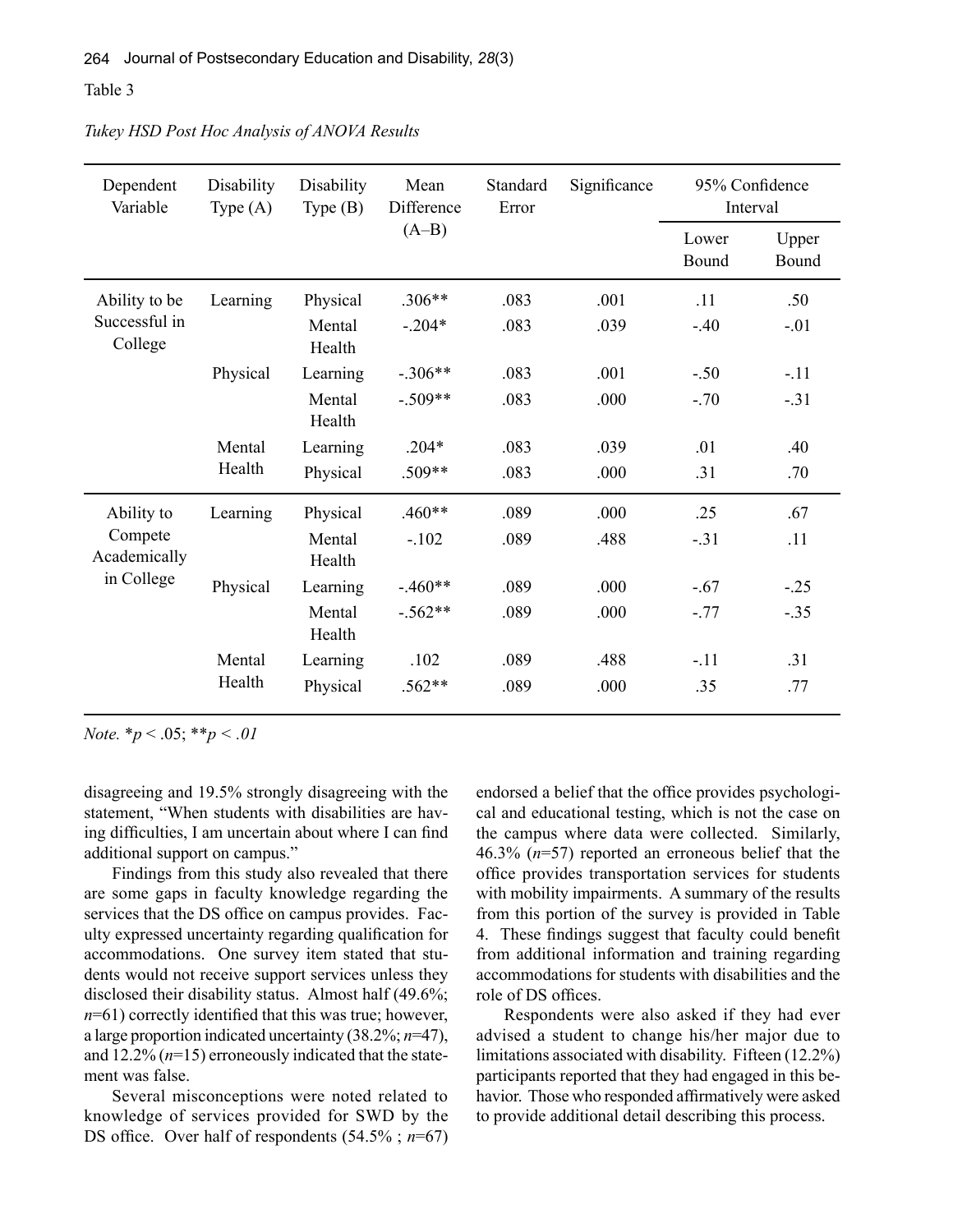Table 4

# *Faculty Knowledge of Services Offered by the Disability Services (DS) Office*

| Service                                                           | Yes   | N <sub>0</sub> |
|-------------------------------------------------------------------|-------|----------------|
| Transportation Services for Students with Mobility<br>Impairments | 46.3% | 53.7%          |
| <b>Books in Alternate Format</b>                                  | 68.3% | 31.7%          |
| Note Takers                                                       | 88.6% | 11.4%          |
| Psychological / Educational Testing                               | 54.5% | 45.5%          |
| <b>Wheelchair Services</b>                                        | 38.2% | 61.2%          |
| Assistance for Students with Temporary Disabilities               | 64.2% | 35.8%          |
| Escorts to and from Class                                         | 35.8% | 64.2%          |
| <b>Dictation Software</b>                                         | 62.6% | 37.4%          |
| <b>Testing Accommodations</b>                                     | 97.6% | 2.4%           |

*Note.* Bold text indicates correct responses.

### Responses included:

I once had a blind and deaf student who was unable to grasp the material sufficiently to perform in the workplace.

I've had students with mental health issues who would not be successful in schools with multiple demands and students who challenge them.

A student in a wheelchair wanted to be in production in the TV studio. They were physically unable of operating [sic] the studio camera.

Students with disabilities are treated the same as students without disabilities. If they demonstrate by performance that they are not suited academically or physically for a certain field of study for whatever reason, I try to advise them into a more appropriate field.

While some of these responses seem reasonable, it is important to note that directly informing a student that s/he cannot complete a particular major based on disability status is discriminatory and illegal (Wolanin & Steele, 2004). However, the student must be able to perform the essential duties of the major/career with or without accommodations. "Accommodations which are a 'fundamental alteration' of a program or which would impose an 'undue' financial or administrative burden are not required" (p. viii).

Respondents also expressed strong interest in professional development opportunities related to working with SWD. Participants indicated that they would be interested in attending workshops on the following topics: Universal Design (UD) in course development (27.6%); Access issues related to technology in the classroom (30.9%); Accommodations 101 (38.2%); Disability Dos and Don'ts (48%); Best practices in working with students who are blind/visually impaired (27.6%); Best practices in working with students who are deaf/hard of hearing (30.9%); Best practices in working with students with autism spectrum disorders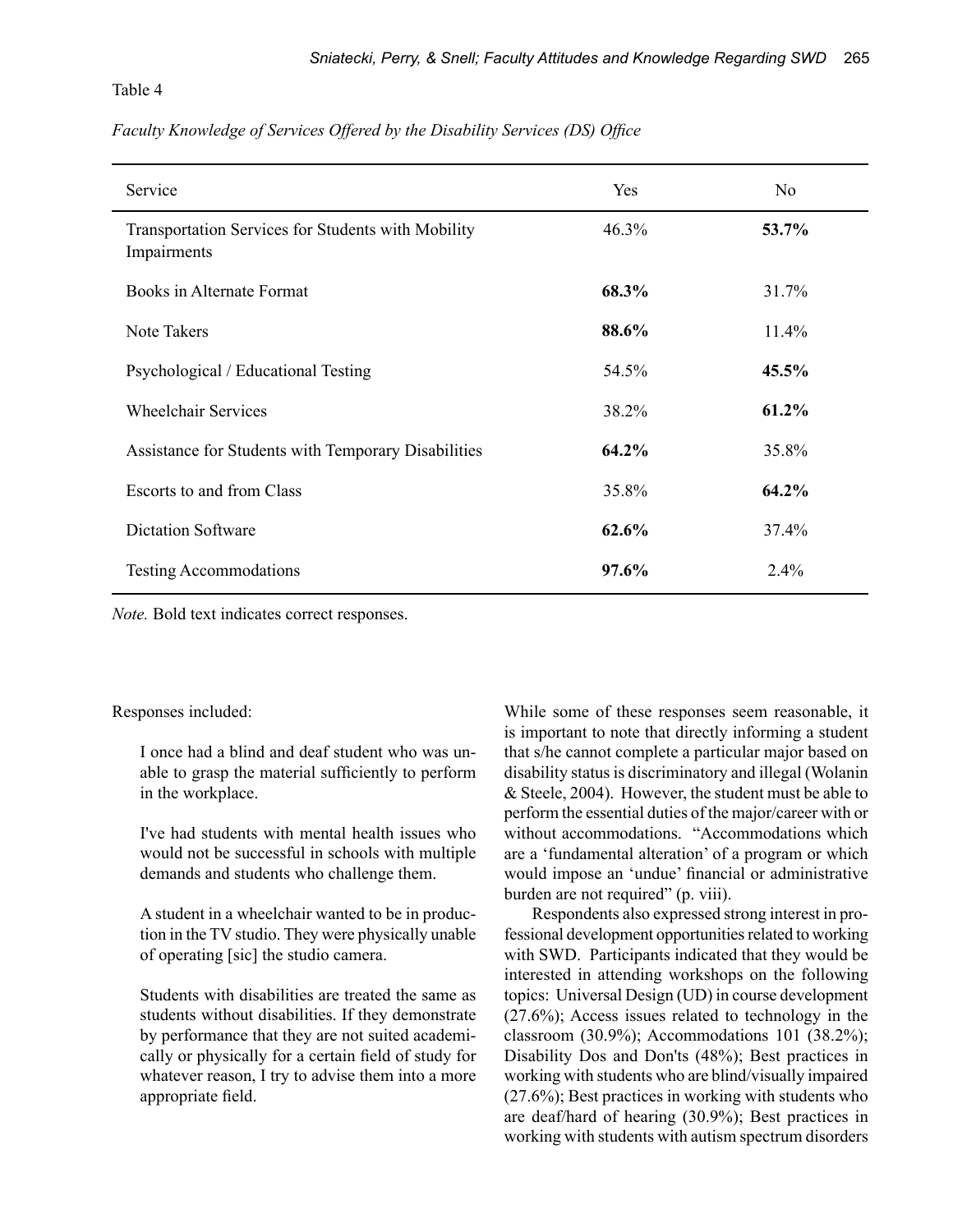(40.7%); Best practices in working with students with learning disabilities (48%), Best practices in working with students with physical disabilities (33.3%); and Best practices in working with students with mental health disabilities (56.1%).

#### **Discussion**

In this study, faculty reported the most positive attitudes for students with physical disabilities and the most negative attitudes for students with mental health disabilities. When examining beliefs about SWD' ability to be successful in college, respondents reported significantly more favorable attitudes toward students with physical disabilities, followed by learning disabilities, and then mental health disabilities. For SWD's ability to be academically competitive in college, respondents again reported the most positive attitudes toward students with physical disabilities, followed by learning disabilities and mental health disabilities, which were not significantly different from each other. The results of this study suggest that students with learning or mental health disabilities may encounter significantly more attitudinal barriers than those with physical disabilities. Though the effect size for these analyses was relatively small  $(d =$ 0.164), the findings are worth noting as they suggest that attitudes toward SWD and resulting interpersonal interactions may differ based on disability type. Thus, these students may need additional support from the DS office in coping with negative attitudes that they may encounter when interacting with faculty.

Further, results suggest that at least a small proportion of faculty continue to demonstrate negative attitudes towards SWD and the provision of accommodations. This finding is consistent with existing research (Cook et al. 2009; Dowrick et al., 2005; Kurth & Mellard, 2007; Wolanin & Steele, 2004), and also represents an opportunity for improvement for institutions of higher education. Addressing faculty misconceptions about SWD and/or accommodations has the potential to significantly improve their college experience.

These results suggest that faculty hold the most negative attitudes toward students with mental health disabilities. This finding is particularly interesting due to the wide variety of mental health symptomology and individual functioning. What comes to mind when faculty hear the term "mental health disability"? Do their thoughts lean toward more severe diagnoses such as schizophrenia? Or, do they instead think of substance abuse, personality disorders, depression, and anxiety disorders, the four most commonly diagnosed mental health disorders in college students (Blanco et al., 2008)?

Further exploration of this bias is certainly warranted.

Results also demonstrate that some faculty are under-aware of policies and procedures relevant for SWD as well as on-campus support services available. Faculty expressed uncertainty regarding the Americans with Disabilities Act as it applies to college students and also demonstrated some misconceptions regarding the specific services offered by the DS office on campus. Previous studies have found similar results (Dowrick et al., 2005). Results from this study suggest that faculty could benefit from additional education focused on legal requirements when working with SWD as well as on-campus support services available to assist in this endeavor.

A disconcerting finding in the present study is that so few faculty reported awareness of procedures for SWD in the event of a fire or fire drill (43.1% disagreed and 9.8% strongly disagreed that they were informed of such procedures). Since faculty are typically expected to take a leadership role in this type of emergency situation, it is concerning that over half in this study reported a lack of knowledge of how to proceed. Further, it raises the possibility of the institution being held liable if faculty act in a manner that causes a student harm and does not align with established policy.

The findings from this study further suggest that faculty could benefit from workshops and other training opportunities for enhancing their work with SWD, particularly those with mental health disabilities. Almost half (47.2%) expressed interest in professional development sessions and 63.4% reported interest in attending a panel presentation where students with disabilities would share personal information about their experiences in college. These results suggest that participation in such offerings would be robust. In particular, respondents expressed strong interest in attending workshops focused on best practices in working with students with mental health disabilities, best practices in working with students with learning disabilities, and Disability Dos and Don'ts. Previous research (Lombardi, Murray, & Gerdes, 2011; Lombardi & Murray, 2011) has also provided evidence that faculty training has a significant impact on attitudes toward and perceptions of SWD and that faculty have interest in learning how to work more effectively with SWD (Brockelman et al., 2006; Murray et al., 2008). With administrative support, DS offices could assist in planning and implementing such training opportunities for interested faculty. This would also allow an opportunity to address misconceptions that faculty have about working with SWD and providing accommodations in the classroom. Postsecondary institutions might also consider implementing more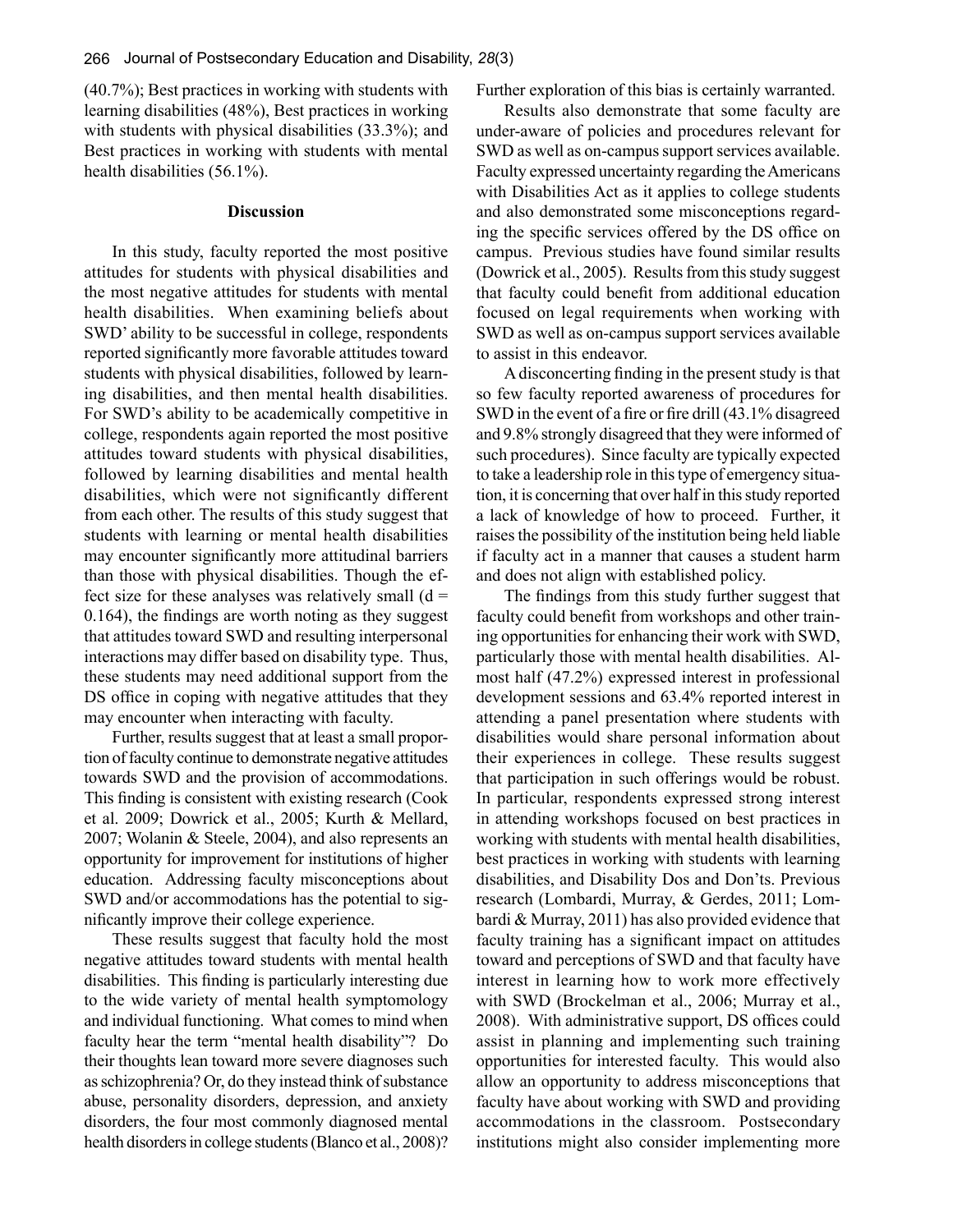comprehensive training for new faculty, perhaps as part of their orientation program. This proactive approach would better equip faculty for working with SWD and may have significant implications for improving the college experience for SWD. While DS professionals could play a significant role in advocating for and planning such opportunities, it is imperative to note that without administrative support, implementation will be challenging, particularly in getting faculty to take advantage of these offerings. Often the faculty who participate are those who already have an interest in improving their work with SWD; however, it cannot be assumed that all faculty see this as a priority.

One item to consider is who should facilitate such workshops. The literature suggest that faculty may not be as open to information that originates from the DS office (Wolanin & Steele, 2004). Perhaps peerled training would be a better option. Collaboration between the DS office and faculty with interest in disability-related issues may be beneficial in facilitating this process. Another approach is to include disability as an aspect of diversity training and related activities. Faculty members could be made aware that "they are not simply fulfilling some legislative mandate but embracing and fostering diversity on their campuses" (Barnard et al., 2008, p. 174). In this way, becoming more informed about disability-related issues may be viewed by faculty as a means of making the institution more inclusive for all students, not just those with disabilities. Postsecondary institutions might also consider developing a library of resources to assist faculty in their work with SWD and/or to develop a peer mentorship program where faculty who have significant experience with SWD can assist those with less experience (Lynch & Gussel, 1996).

# **Limitations**

Caution should be used in generalizing these results. Additional research is needed to ascertain whether these findings are consistent across faculty at a variety of institutions, as they may only be representative of the beliefs and attitudes found at this particular institution. This study was also limited by the size of the sample; additional data are needed to ascertain whether these results are consistent across faculty with diverse characteristics.

In addition, this study is limited by the fact that participants may have felt pressure to respond to items in socially desirable ways. It is highly likely that faculty may have at least some notion that providing accommodations to SWD is a legal requirement, and consequently may have been hesitant to express beliefs in contrast to that mandate.

### **Future Directions**

Future studies in this area should seek to draw a larger pool of diverse participants. Since the results presented here reflect only the attitudes and knowledge of faculty at one institution, it would be helpful to see if there are different responses patterns at different types of institutions (e.g., public vs. private, two-year vs. four-year) and whether faculty knowledge and attitudes related to SWD vary by geographic location. It is also possible that certain majors/fields of study pose particular challenges for SWD and the faculty who work with these students. Attitudinal differences based on faculty employment status (full-time vs. part-time) and departmental/college affiliation were not examined in this exploratory study, and analysis of how these demographic characteristics relate to faculty attitudes and knowledge regarding SWD would be an interesting avenue for future research.

In addition, future research should continue to examine attitudinal differences based on disability type. The present study employed three general disability categories: physical, learning, and mental health. However, there may be important distinctions in faculty attitudes and/or knowledge related to working with students with specific types of disabilities; for example, for students with mobility impairments as compared to those with sensory disabilities. Further delineation of disability categories may yield valuable insights regarding how faculty perceive and interact with students with a variety of disabilities.

A third promising area for future inquiry centers on the most effective ways to address faculty attitudes toward SWD. Previous research has suggested that workshops and other training opportunities can be effective methods of change (Murray, et al., 2009; Lombardi, et al., 2011); yet, getting faculty to take advantage of these offerings can be quite challenging. Moreover, future research can examine whether faculty training has an impact on actions toward SWD or whether the change is limited to attitude.

With a broader and deeper understanding of faculty attitudes and knowledge regarding SWD, DS staff can better address gaps in knowledge and/or problematic attitudes that faculty hold. One way that this may be accomplished is through the design and delivery of workshops and trainings to address issues that will lead to an improved academic experience for SWD. With sufficient knowledge, faculty can make comprehensive, informed efforts to implement appropriate accommodations and remove barriers to success. SWD deserve no less.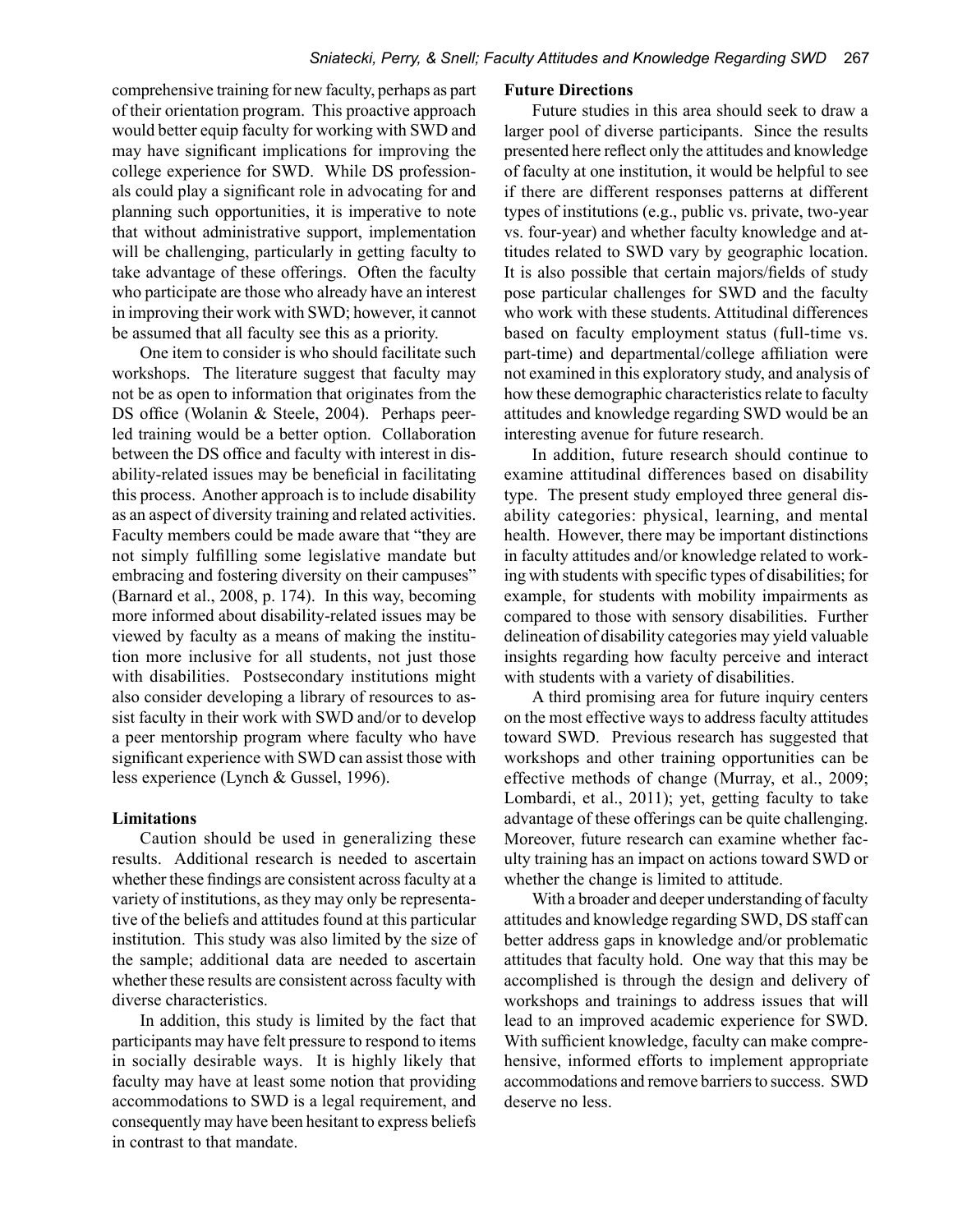# **References**

- Barnard, L., Stevens, T., Siwatu, K. O., & Lan, W. (2008). Diversity beliefs as mediator to faculty attitudes towards students with disabilities. *Journal of Diversity in Higher Education, 1*(3), 169-175. doi: 10.1037/a0012707
- Beilke, J. R. (1999). The chilly climate for students with disabilities in higher education. *College Student Journal, 33*(3), 364-371.
- Bento, R. F. (1996). Faculty decision-making about 'reasonable accommodations' for disabled college students: Information, ethical, and attitudinal issues. *College Student Journal, 30*(4), 494-501.
- Blanco, C., Okuda, M., Wright, C., Hasin, D. S., Grant, B. F., Liu, S., & Olfson, M. (2008). Mental health of college students and their non-college-attending peers: Results from the National Epidemiological Study on Alcohol and Related Conditions. *Archives of General Psychiatry, 65*(12), 1429-1437.
- Brockelman, K. F., Chadsey, J. G., & Loeb, J. W. (2006). Faculty perceptions of university students with psychiatric disabilities. *Psychiatric Rehabilitation Journal, 30*(1), 23-30.
- Cook, L., Rumrill, P. D., & Tankersley, M. (2009). Priorities and understanding of faculty members regarding college students with disabilities. *International Journal of Teaching and Learning in Higher Education, 21*(1), 84-96.
- Dowrick, P. W., Anderson, J., Heyer, K., & Acosta, J. (2005). Postsecondary education across the USA: Experiences of adults with disabilities. *Journal of Vocational Rehabilitation, 22*, 41-47.
- Eckes, S. E., & Ochoa, T. A. (2005). Students with disabilities: Transitioning from high school to higher education. *American Secondary Education, 33*(3), 6-20.
- Hall, L. M., & Belch, H. A. (2000). Setting the context: Reconsidering the principles of full participation and meaningful access for students with disabilities. *New Directions for Student Services, 91*, 5-17.
- Hitchings, W. E., Retish, P., & Horvath, M. (2005). Academic preparation of adolescents with disabilities for postsecondary education. *Career Development for Exceptional Individuals, 28*(1), 26-35. doi: 10.1177/08857288050280010501
- Horn, L., & Berktold, J. (1999). *Students with disabilities in postsecondary education: A profile of preparation, participation, and outcomes* (NCES 1999–187). U.S. Department of Education. Washington, DC: National Center for Education Statistics.
- Horn, L., & Nevill, S. (2006). *Profile of undergraduates in U.S. postsecondary education institutions: 2003– 04: With a special analysis of community college students* (NCES 2006-184). U.S. Department of Education. Washington, DC: National Center for Education Statistics.
- Jensen, J. M., McCrary, N., Krampe, K., & Cooper, J. (2004). Trying to do the right thing: Faculty attitudes toward accommodating students with learning disabilities. *Journal of Postsecondary Education and Disability, 17*(2), 81-89.
- Kurth, N., & Mellard, D. (2007). Student perceptions of the accommodation process in postsecondary education. *Journal of Postsecondary Education and Disability, 19*(1), 71-84.
- Lombardi, A. R., & Murray, C. (2011). Measuring university faculty attitudes toward disability: Willingness to adopt universal design principles. *Journal of Vocational Rehabilitation, 34,* 43-56. doi: 10.3233/JVR-2010-0533
- Lombardi, A. R., Murray, C., Gerdes, H. (2011). College faculty and inclusive instruction: Selfreported attitudes and actions pertaining to universal design. *Journal of Diversity in Higher Education, 4*(4), 250-261. doi: 10.1037/a0024961
- Lynch, R. T., & Gussel, L. (1996). Disclosure and self-advocacy regarding disability-related needs: Strategies to maximize integration in postsecondary education. *Journal of Counseling & Development, 74*, 352-357.
- Madaus, J. W., & Shaw, S. F. (2004). Disability services in postsecondary education: Impact of IDEA 2004. *Journal of Developmental Education, 30*(1), 12-21.
- Murray, C., Lombardi, A., Wren, C. T., & Keys, C. (2009). Associations between prior disabilityfocused training and disability-related attitudes and perceptions among university faculty. *Learning Disability Quarterly, 32*, 87-100.
- Murray, C., Wren, C. T., & Keys, C. (2008). University faculty perceptions of students with learning disabilities: Correlates and group differences. *Learning Disability Quarterly, 31*, 95-113. doi: 10.2307/25474642
- National Center for Education Statistics. (1999). *Students with disabilities in postsecondary education: A profile in preparation, participation, and outcomes.* Washington, D.C.: U.S. Department of Education.
- Rao, S. (2004). Faculty attitudes and students with disabilities in higher education: A literature review. *College Student Journal, 28*(2), 191-198.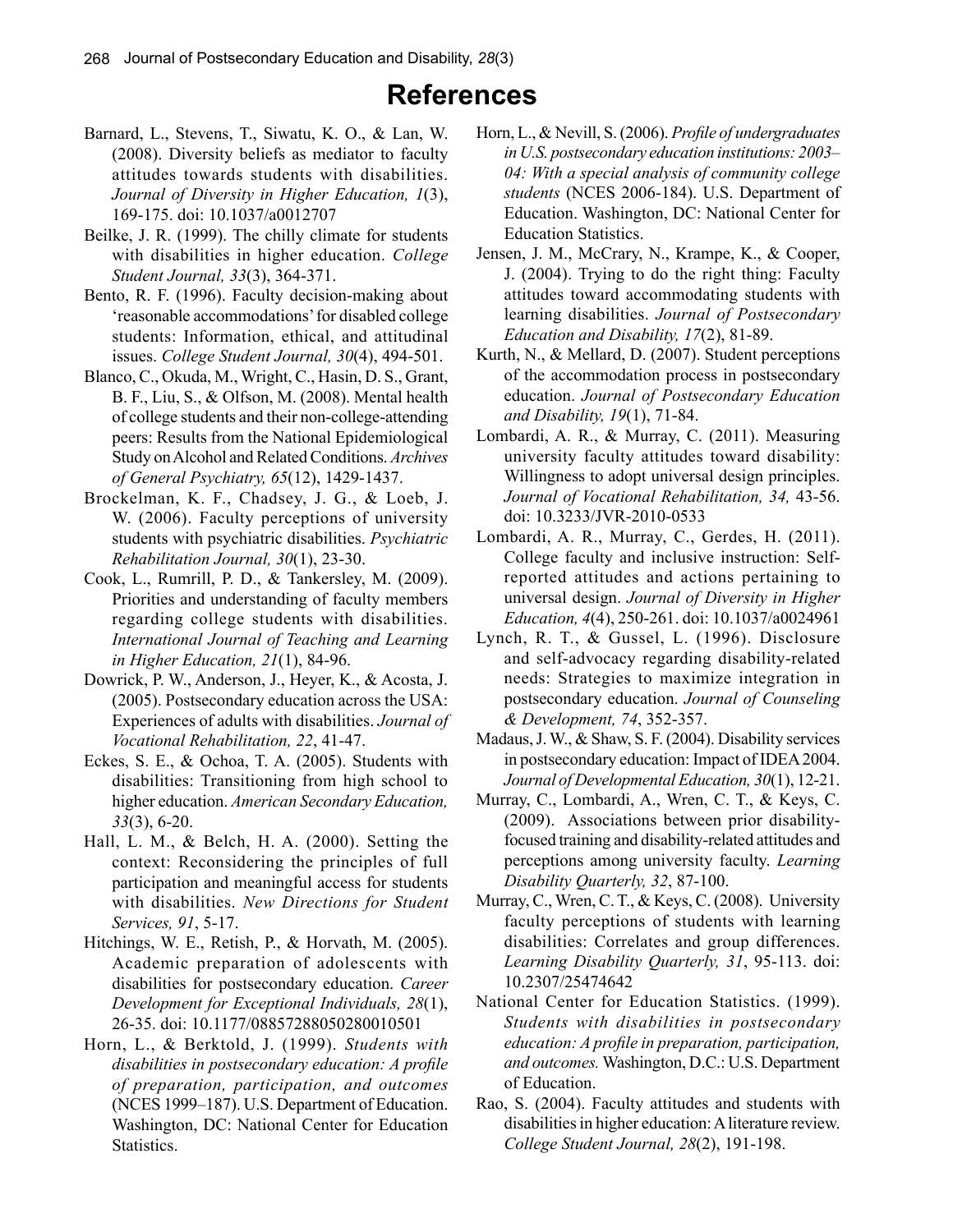- Raue, K., & Lewis, L. (2011). *Students with disabilities at degree-granting postsecondary institutions: First look.* Washington, DC: National Center for Education Statistics, U.S. Department of Education, NCES 2011-018.
- Stodden, R. A., Whelley, T., Chang, C., & Harding, T. (2001). Current status of educational support to students with disabilities in postsecondary education. *Journal of Vocational Rehabilitation, 16*, 189-198.
- University of Oregon (2009). *Project Excel UO, Faculty Survey 2009*. Unpublished survey instrument.
- Wagner, M., Newman, L., Cameto, R., Garza, N., & Levine, P. (2005). *After high school: A first look at the postschool experiences of youth with disabilities.* A report from the National Longitudinal Transition Study-2 (NLTS2). Menlo Park, CA: SRI International.
- Wessel, R. D., Jones, J. A., Markle, L., & Westfall, C. (2009). Retention and graduation of students with disabilities: Facilitating student success. *Journal of Postsecondary Education and Disability, 2*1(3), 116-125.
- Wolanin, T. R., & Steele, P. E. (2004). *Higher education opportunities for students with disabilities.*  Washington, DC: The Institute for Higher Education Policy.

# **About the Authors**

Jessica L. Sniatecki received her B.S. degree in psychology from St. Lawrence University and M.A. (Rehabilitation Counseling) and Ph.D. (Counselor Education) from the University at Buffalo, SUNY. Her experience includes clinical work in a variety of treatment settings and she is a nationally Certified Rehabilitation Counselor (CRC). She is currently an assistant professor in the Department of Healthcare Studies at the College at Brockport, SUNY and serves as President of the New York State Career Development Association (NYSCDA). Her research interests include the college experience for students with disabilities, positive aspects of disability, and career development for students with disabilities. She can be reached by email at: jsniatec $\omega$ brockport.edu.

Holly Perry received her B.A. degree in Spanish and International Studies from Denison University and her M.S. and Ph.D. in Parks, Recreation and Tourism Management from North Carolina State University. Her experience includes working with adults with developmental disabilities and serving as an assistant professor in the Department of Recreation and Leisure Studies at The College at Brockport, State University of New York. Her research interests include the college experience for students with disabilities and the benefits of experiential education. She can be reached by email at: hebosley@gmail.com.

Linda Snell received her B.S. degree in nursing from Roberts Wesleyan College and D.N.S. from the University at Buffalo, State University of New York. Her clinical experience includes practice as a nurse practitioner serving patients with disabilities. She is currently Associate Dean, School of Health & Human Performance, and associate professor of nursing at The College at Brockport, State University of New York. Her research interests include how to improve the educational experiences of students with disabilities in higher education. She can be reached by email at: lsnell@brockport.edu.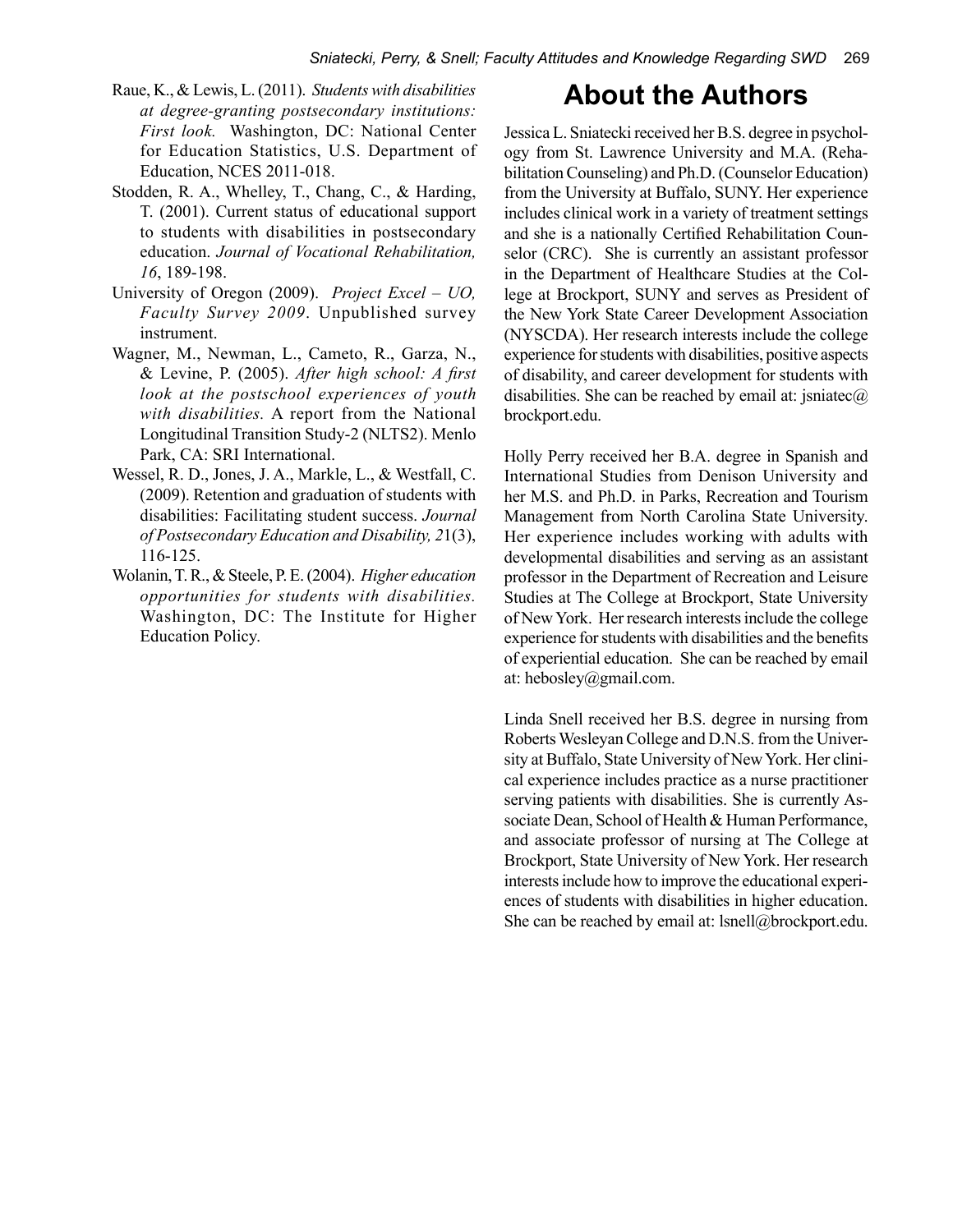# **Appendix**

# **Faculty Attitudes and Knowledge Regarding College Students with Disabilities (SWD) Survey**

- 1. Gender:
	- a. Female
	- b. Male
- 2. Department:
- 3. Total number of years in academia: \_\_\_\_
- 4. My position at is (check one):
- a. Full-time
	- b. Part-time
- 5. I believe that…
	- a. Students with learning disabilities can be successful at the college level
		- i. Strongly agree
		- ii. Agree
		- iii. Neither agree nor disagree
		- iv. Disagree
		- v. Strongly disagree
	- b. Students with physical disabilities can be successful at the college level
		- i. Strongly agree
		- ii. Agree
		- iii. Neither agree nor disagree
		- iv. Disagree
		- v. Strongly disagree
	- c. Students with mental health disabilities can be successful at the college level
		- i. Strongly agree
		- ii. Agree
		- iii. Neither agree nor disagree
		- iv. Disagree
		- v. Strongly disagree
- 6. I believe that…
	- a. Students with learning disabilities are able to compete academically at the college level
		- i. Strongly agree
		- ii. Agree
		- iii. Neither agree nor disagree
		- iv. Disagree
		- v. Strongly disagree
	- b. Students with physical disabilities are able to compete academically at the college level
		- i. Strongly agree
		- ii. Agree
		- iii. Neither agree nor disagree
		- iv. Disagree
		- v. Strongly disagree
	- c. Students with mental health disabilities are able to compete academically at the college level
		- i. Strongly agree
		- ii. Agree
		- iii. Neither agree nor disagree
		- iv. Disagree
		- v. Strongly disagree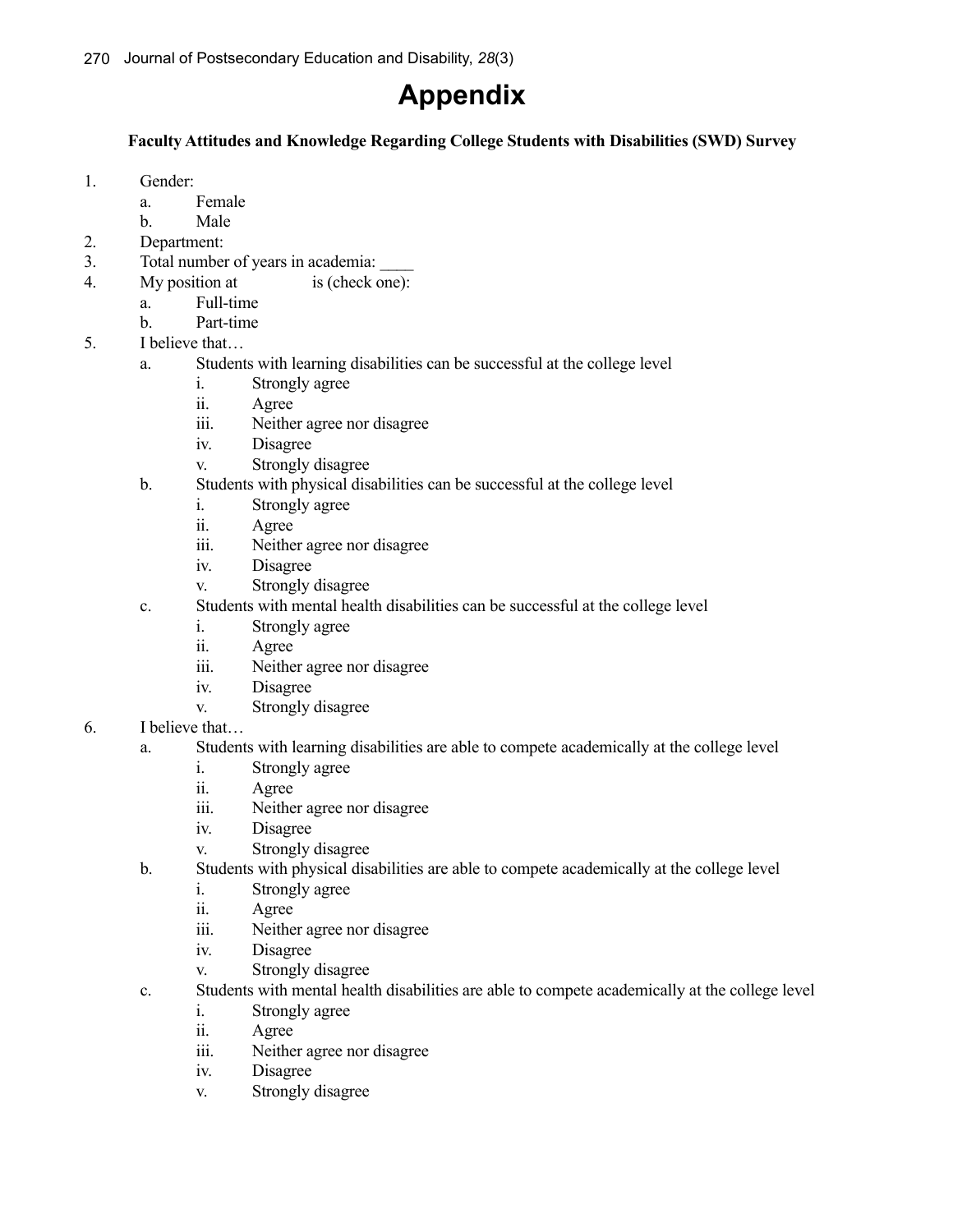- 7. Student with disabilities are reluctant to disclose their disability to me.
	- a. Strongly agree
	- b. Agree
	- c. Neither agree nor disagree
	- d. Disagree
	- e. Strongly disagree
- 8. I would like more information about the needs of…
	- a. Students with learning disabilities at
		- i. Strongly agree
		- ii. Agree
		- iii. Neither agree nor disagree
		- iv. Disagree
		- v. Strongly disagree
	- b. Students with physical disabilities at
		- i. Strongly agree
		- ii. Agree
		- iii. Neither agree nor disagree
		- iv. Disagree
		- v. Strongly disagree
	- c. Students with mental health disabilities at
		- i. Strongly agree
		- ii. Agree
		- iii. Neither agree nor disagree
		- iv. Disagree
		- v. Strongly disagree
- 9. I am sensitive to the needs of…
	- a. Students with learning disabilities
		- i. Strongly agree
		- ii. Agree
		- iii. Neither agree nor disagree
		- iv. Disagree
		- v. Strongly disagree
	- b. Students with physical disabilities
		- i. Strongly agree
		- ii. Agree
		- iii. Neither agree nor disagree
		- iv. Disagree
		- v. Strongly disagree
	- c. Students with mental health disabilities
		- i. Strongly agree
		- ii. Agree
		- iii. Neither agree nor disagree
		- iv. Disagree
		- v. Strongly disagree
- 10. Students with disabilities attend postsecondary schools at rates proportionate to the rates of postsecondary attendance among students who do not have disabilities.
	- a. Yes
	- b. No
	- c. Unsure
- 11. I am familiar with the Office for Students with Disabilities (OSD) at .
	- a. Yes
	- b. No
	- c. Unsure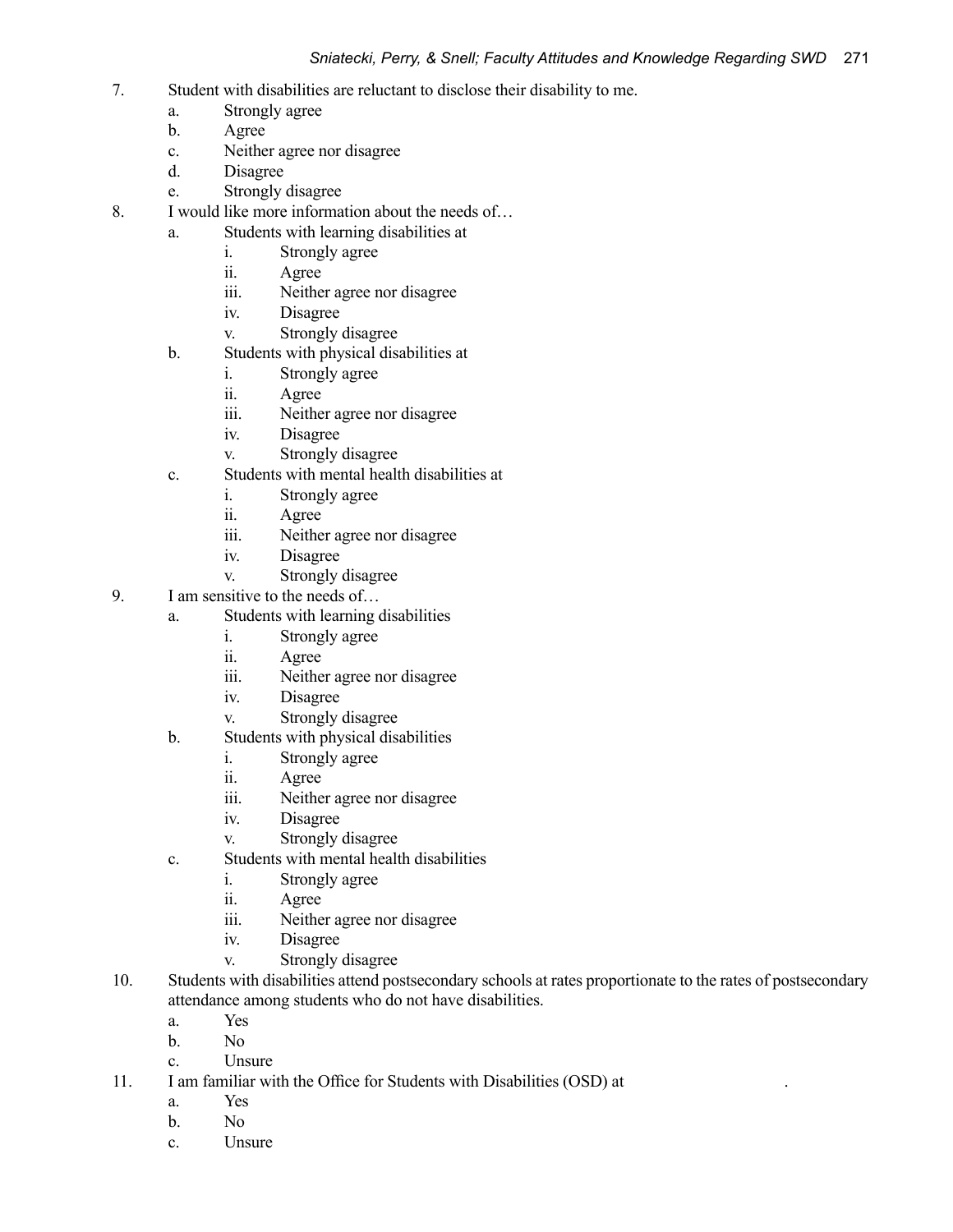# 272Journal of Postsecondary Education and Disability, *28*(3)

- 12. To your knowledge, which of the following resources are available for registered OSD students? Check all that apply.
	- a. Transportation for students with mobility impairments
	- b. Books in alternate formats
	- c. Note takers
	- d. Psychological/educational testing
	- e. Wheelchair services
	- f. Assistance for students with temporary impairments
	- g. Escorts to and from classes
	- h. Dictation software
	- i. Testing accommodations (e.g., extended time, distraction-free testing location)
- 13. I think it would be appropriate to allow a student with a documented disability to substitute an alternative course for a required course if the substitution did not dramatically alter the program requirements.
	- a. Strongly agree
	- b. Agree
	- c. Neither agree nor disagree
	- d. Disagree
	- e. Strongly disagree
- 14. I am willing to spend extra time meeting with students with documented disabilities to provide them with additional assistance as needed.
	- a. Strongly agree
	- b. Agree
	- c. Neither agree nor disagree
	- d. Disagree
	- e. Strongly disagree
- 15. I make appropriate individual accommodations for students who have presented a letter of accommodation from OSD.
	- a. Strongly agree
	- b. Agree
	- c. Neither agree nor disagree
	- d. Disagree
	- e. Strongly disagree
- 16. I make appropriate individual accommodations for students who have disclosed their disability to me but have not presented a letter of accommodation from OSD.
	- a. Strongly agree
	- b. Agree
	- c. Neither agree nor disagree
	- d. Disagree
	- e. Strongly disagree
- 17. Students with disabilities will not receive support services at The Unless they disclose their disability.
	- a. True
	- b. False
	- c. Unsure
- 18. Have you ever had to advise a student to change his/her major due to limitations associated with his/her disability? – Yes/No
	- a. If yes, please describe this process:
- 19. When students with disabilities are having difficulties, I am uncertain about where I can find additional support on this campus.
	- a. Strongly agree
	- b. Agree
	- c. Neither agree nor disagree
	- d. Disagree
	- e. Strongly disagree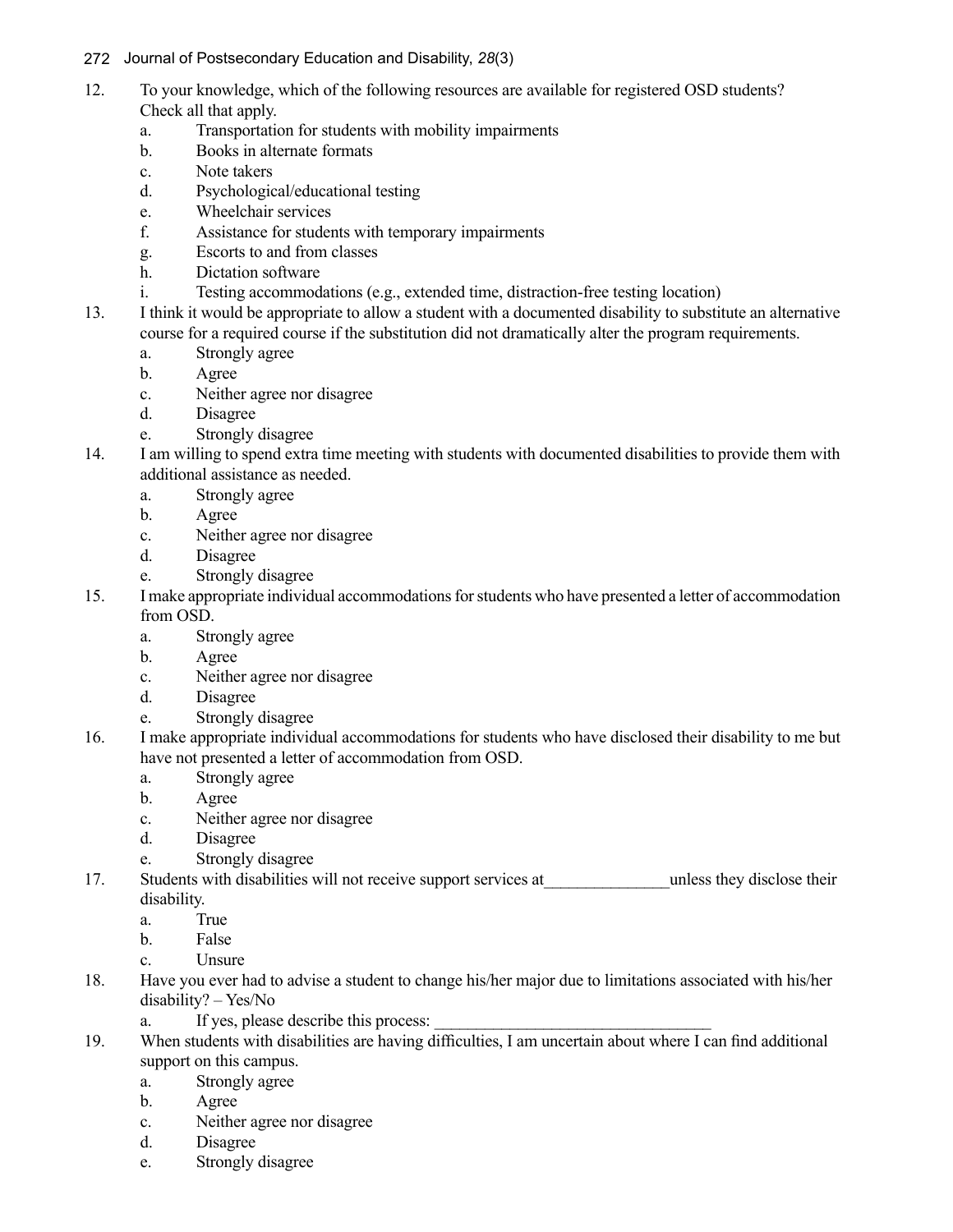- 20. Given time constraints and other job demands, it is unrealistic for me to make reasonable accommodations for students with…
	- a. Learning disabilities
		- i. Strongly agree
		- ii. Agree
		- iii. Neither agree nor disagree
		- iv. Disagree
		- v. Strongly disagree
	- b. Physical disabilities
		- i. Strongly agree
		- ii. Agree
		- iii. Neither agree nor disagree
		- iv. Disagree
		- v. Strongly disagree
	- c. Mental health disabilities
		- i. Strongly agree
		- ii. Agree
		- iii. Neither agree nor disagree
		- iv. Disagree
		- v. Strongly disagree
- 21. Currently, in my role, I do not have sufficient knowledge to make adequate accommodations for students with disabilities.
	- a. Strongly agree
	- b. Agree
	- c. Neither agree nor disagree
	- d. Disagree
	- e. Strongly disagree
- 22. I receive adequate support from my department/program/unit in working with students who have documented disabilities.
	- a. Strongly agree
	- b. Agree
	- c. Neither agree nor disagree
	- d. Disagree
	- e. Strongly disagree
- 23. has an easily accessible collection of reference materials about students with disabilities.
	- a. Strongly agree
	- b. Agree
	- c. Neither agree nor disagree
	- d. Disagree
	- e. Strongly disagree
- 24. I am willing to help a student with a disability to navigate the various college processes and procedures.
	- a. Strongly agree
	- b. Agree
	- c. Neither agree nor disagree
	- d. Disagree
	- e. Strongly disagree
- 25. I am willing to be an advocate for a student with a disability and help him or her secure needed accommodations.
	- a. Strongly agree
	- b. Agree
	- c. Neither agree nor disagree
	- d. Disagree
	- e. Strongly disagree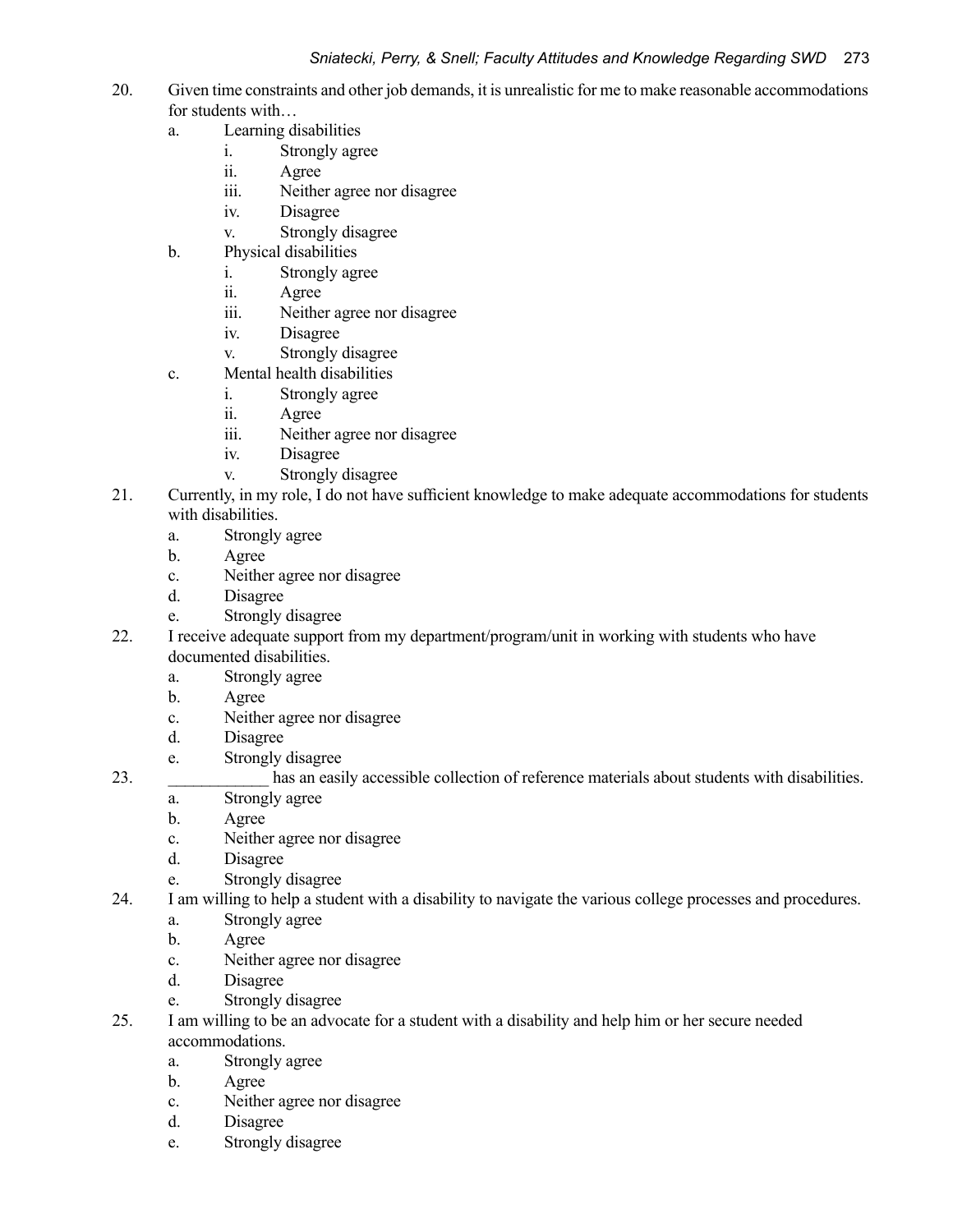# 274Journal of Postsecondary Education and Disability, *28*(3)

- 26. The campus is accessible for students with disabilities.
	- a. Strongly agree
	- b. Agree
	- c. Neither agree nor disagree
	- d. Disagree
	- e. Strongly disagree
- 27. In my discipline, providing accommodations to students with disabilities:
	- a. Compromises academic integrity
		- i. Strongly agree
		- ii. Agree
		- iii. Neither agree nor disagree
		- iv. Disagree
		- v. Strongly disagree
	- b. Gives an unfair advantage over other students
		- i. Strongly agree
		- ii. Agree
		- iii. Neither agree nor disagree
		- iv. Disagree
		- v. Strongly disagree
- 28. I am aware of evacuation procedures for students with physical disabilities in the event of a fire or fire drill.
	- a. Strongly agree
	- b. Agree
	- c. Neither agree nor disagree
	- d. Disagree
	- e. Strongly disagree
- 29. How many professional full-time staff are employed in the Office for Students with Disabilities?
	- a. Write in a number:
- 30. I would be interested in attending professional development sessions related to the needs of students with disabilities.
	- a. Strongly agree
	- b. Agree
	- c. Neither agree nor disagree
	- d. Disagree
	- e. Strongly disagree
- 31. I would be interested in attending a panel presentation where students with disabilities share personal information about their disabilities and their experiences in college.
	- a. Strongly agree
	- b. Agree
	- c. Neither agree nor disagree
	- d. Disagree
	- e. Strongly disagree
- 32. Of the following professional development opportunities, which would you be likely to attend? Check all that apply.
	- a. Universal Design (UD) in course development
	- b. Access issues related to technology in the classroom
	- c. OSD Accommodations 101
	- d. Disability Dos and Don'ts
	- e. Best practices in working with students who are blind/visually impaired
	- f. Best practices in working with students who are deaf/hard of hearing
	- g. Best practices in working with students with autistic spectrum disorders
	- h. Best practices in working with students with learning disabilities
	- i. Best practices in working with students with physical disabilities
	- j. Best practices in working with students with mental health disabilities
	- k. Other (please explain):